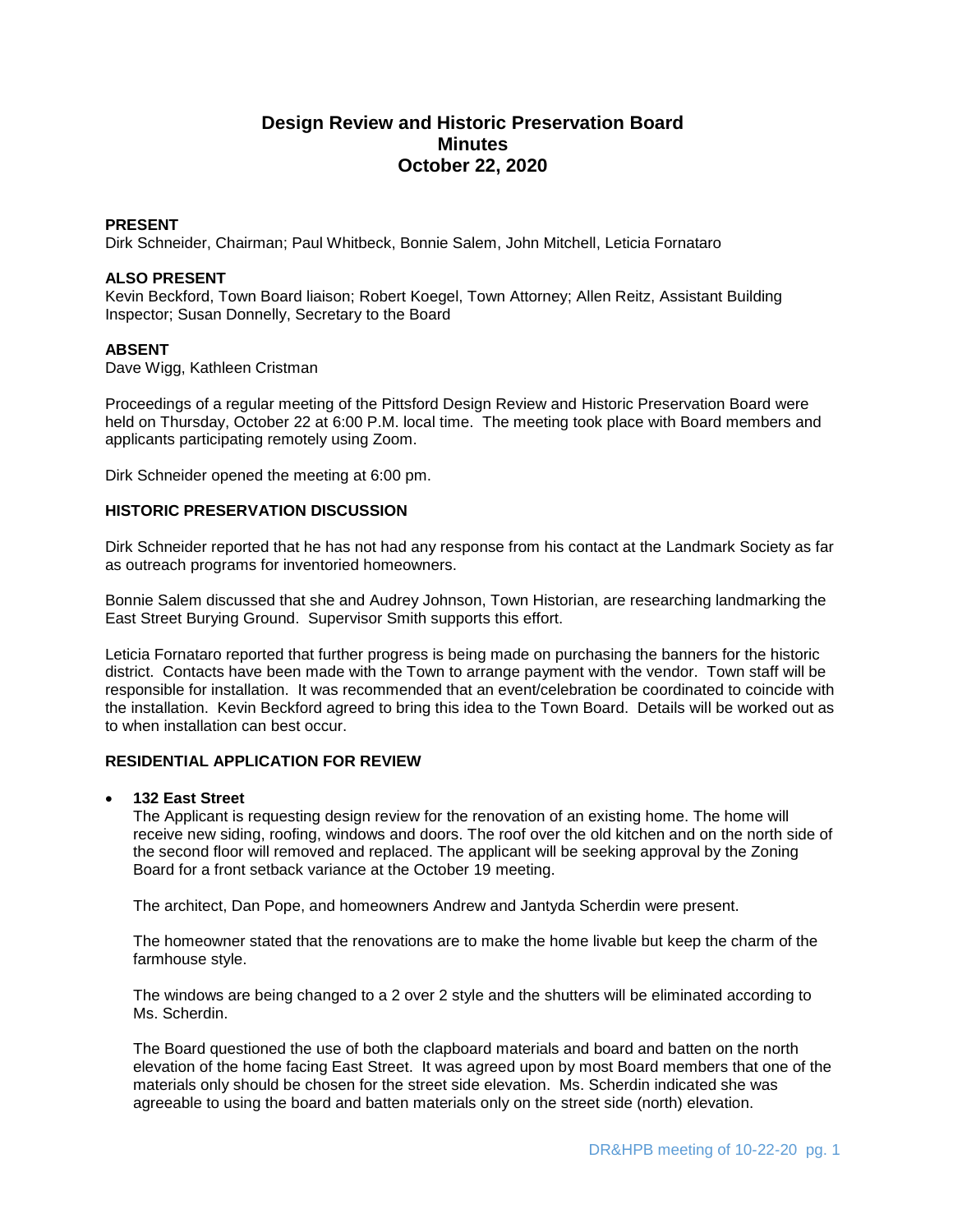Leticia Fornataro moved to accept the application as submitted with the condition with the board and batten material be used on the north elevation. The shiplap clapboard siding will be eliminated on this elevation.

Dirk Schneider seconded.

Aye – Schneider, Fornataro, Whitbeck, Mitchell

Nay – Salem

#### **4044 East Avenue**

The Applicant is requesting design review for the addition of a mud room/laundry room. The addition will be approximately 100 square feet and will be located on the east side of the home.

The homeowner, Justin Hamilton, was present.

He discussed the renovations proposed to the rear of the home. The board and batten siding will tie in with the siding on the carriage house. The windows that will be removed will be reused on the north elevation.

Paul Whitbeck moved to accept the application as submitted.

John Mitchell seconded.

All Ayes.

#### **RESIDENTIAL APPLICATION FOR REVIEW – NEW**

#### **12 Hawkstone Way**

The Applicant is requesting design review for the construction of a one story single family home. The home will be approximately 2142 square feet and will be located in the Cottages of Malvern Hills.

Marie Kenton of Ketmar Development was present.

Ms. Kenton discussed that despite the fact that the garage is somewhat forward the design tries to compensate by making the porch deeper.

Paul Whitbeck noted the multiple textures. Ms. Kenton discussed that the additional texture is only in the one gable and will be the same color as the home. It is noted that this precedent is already set in this neighborhood.

John Mitchell moved to accept the application as submitted.

Dirk Schneider seconded.

All Ayes.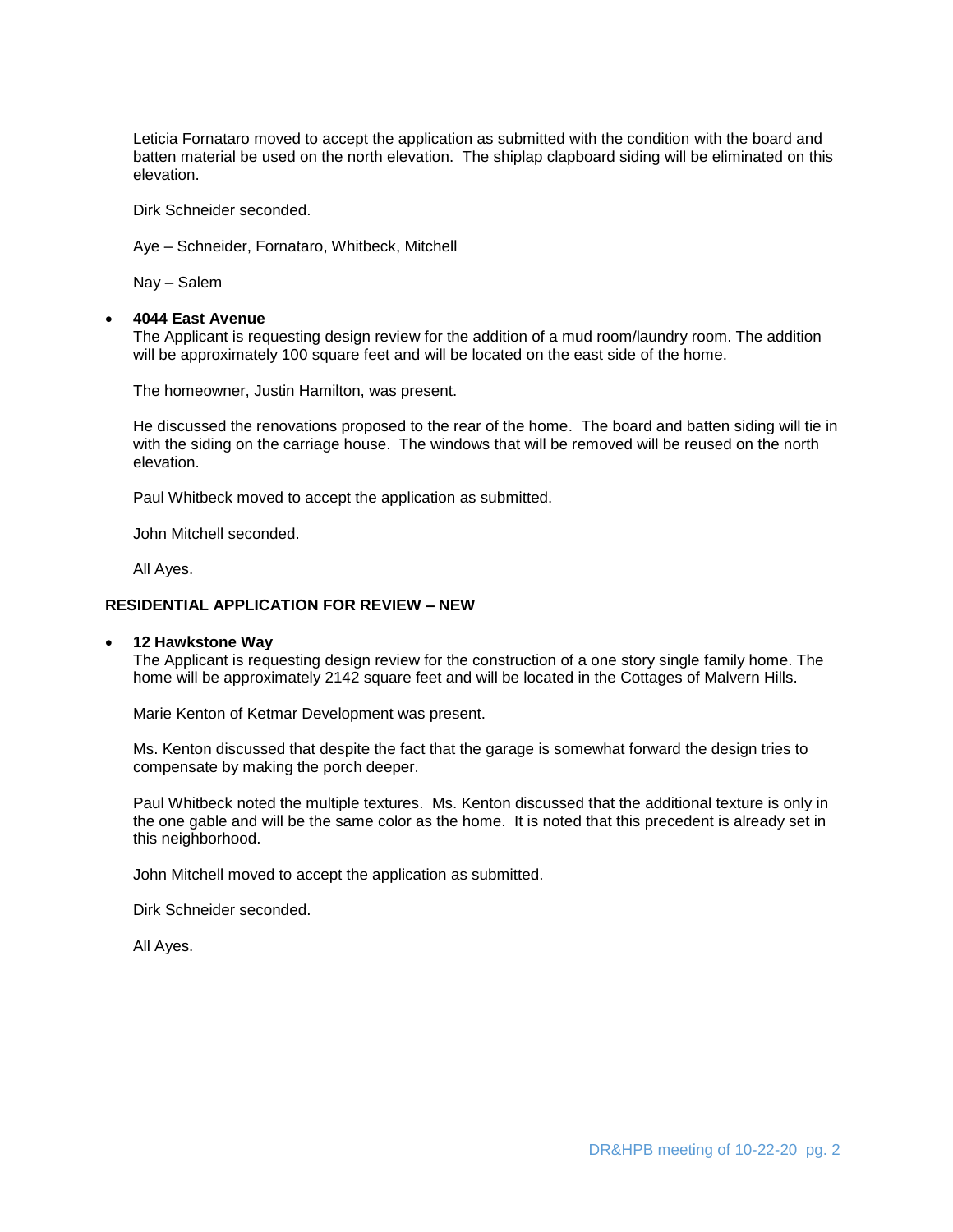#### **16 Hawkstone Way**

The Applicant is requesting design review for the construction of a one story single family home. The home will be approximately 2197 square feet and will be located in the Cottages of Malvern Hills.

Marie Kenton was present to discuss this application with the Board.

 She indicated that there is only a small amount of shake material in the gable but will be the color of main body of the home. The posts will be timber as opposed to painted posts. Ms. Kenton noted that there are three other homes in the neighborhood already with timber post accents.

Bonnie Salem moved to accept the accept the application as submitted.

John Mitchell seconded.

All Ayes.

#### **COMMERCIAL APPLICATION FOR REVIEW**

#### **111 East Jefferson Road (Sign)**

The Applicant is requesting design review for the replacement of a business identification sign. The new sign will be for the Edgewood Church and will replace the current YMCA sign located at the entrance. The sign will be a monument sign approximately 19 square feet with vinyl wrapped panels with printed watermark logo.

Douglas Landford, pastor at Edgewood Church, was present.

Leticia Fornataro indicated that her firm is working with this project, albeit not the signage, and offered to recuse herself from the vote if necessary.

Mr. Langford described that the existing YMCA sign is wrapped with a superimposed logo and name on the signage.

The Board commented that the base of the sign should be more substantial and suggested more depth for the stone.

John Mitchell moved to accept the application as submitted with the recommendation that the stone bottom of the sign be expanded to present a more substantial base.

Dirk Schneider seconded.

All Ayes.

## **INFORMAL REVIEW**

#### **180 Kilbourn Road**

The Applicant is requesting an informal review for the demolition of a home built in 1948 in the Kilbourn neighborhood. The home will be replaced with an approximately 3500 square foot two-story home.

The architect Patrick Morabito was present. Mr. Morabito indicated that there are several issues with the current home so demolition and new construction is the preferred option for the homeowners. The new home will be built in the existing footprint of the current home. The site will transform from a simple ranch home to a two-story dwelling.